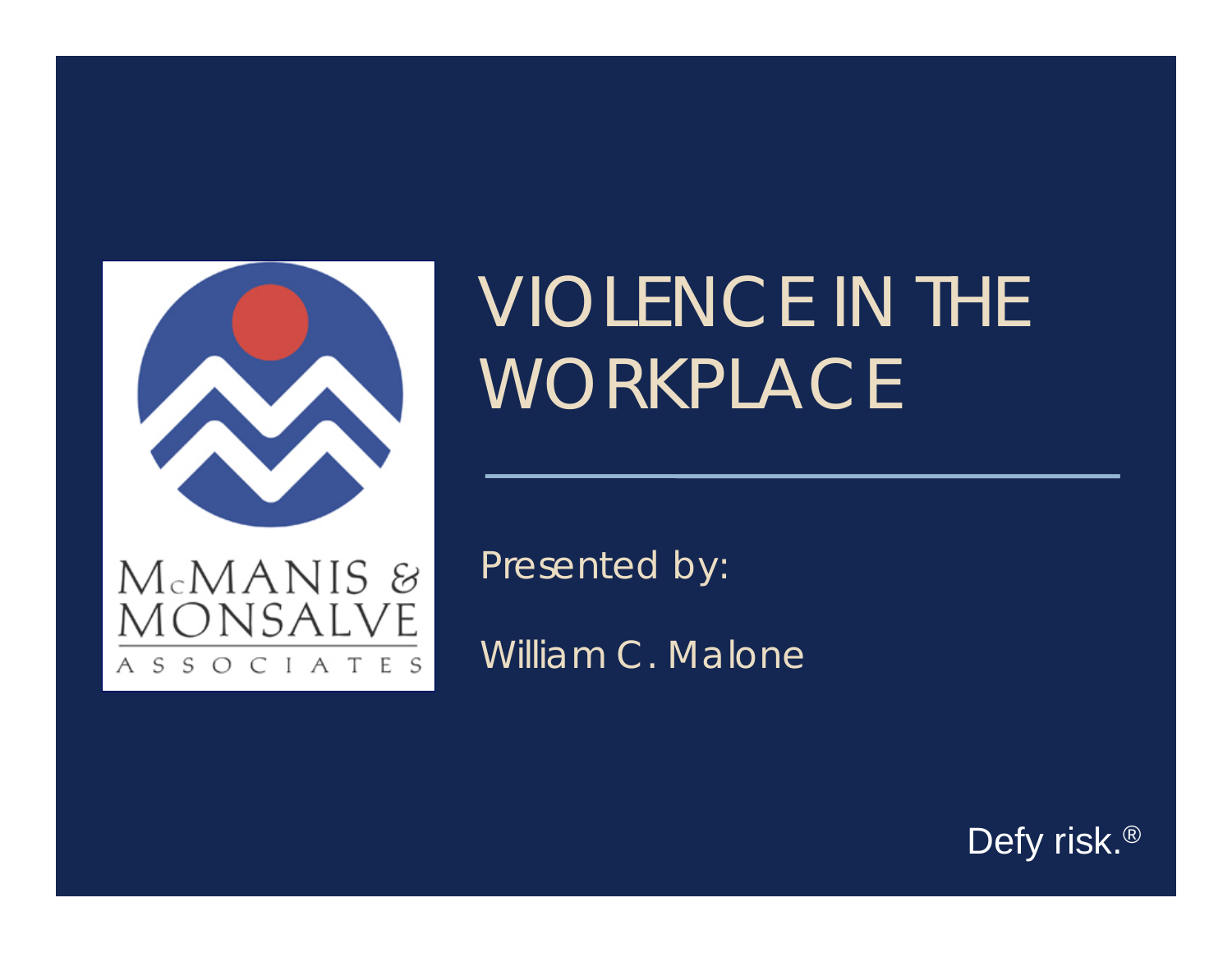## **Workplace Violence**

#### **Newfoundland & Labrador Workplace Violence Definition:**

"… the attempted or actual exercise by a person, other than a worker, of physical force to cause injury to a worker, and includes threatening statements or behaviour which gives a worker reason to believe that he or she is at risk of injury." (OHSR, s. 22)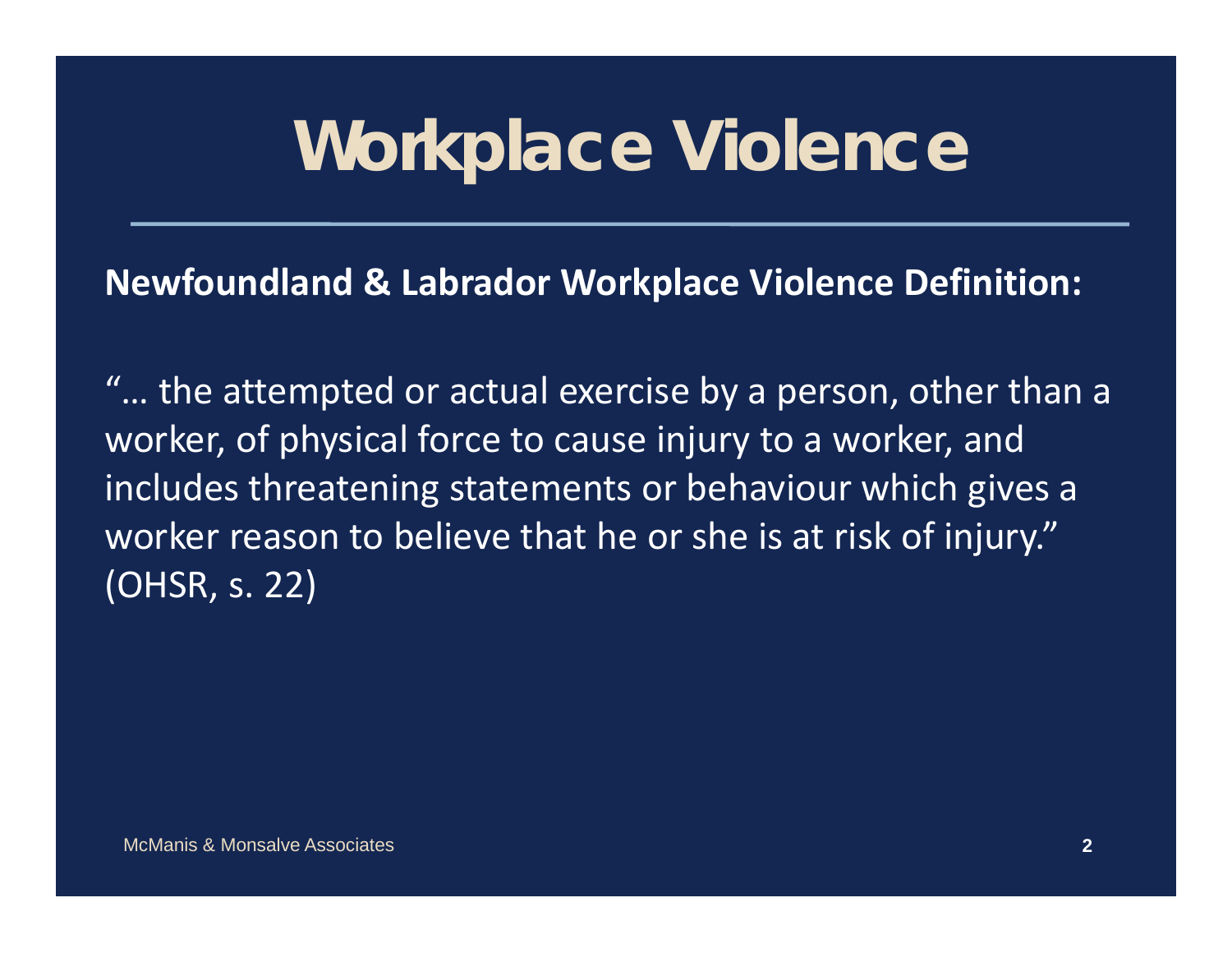### **Types of Workplace Violence**

- •Threatening behaviour
- $\bullet$ Verbal or written threats
- •Harassment
- $\bullet$ Sexual harassment
- •Verbal abuse
- $\bullet$ Physical assault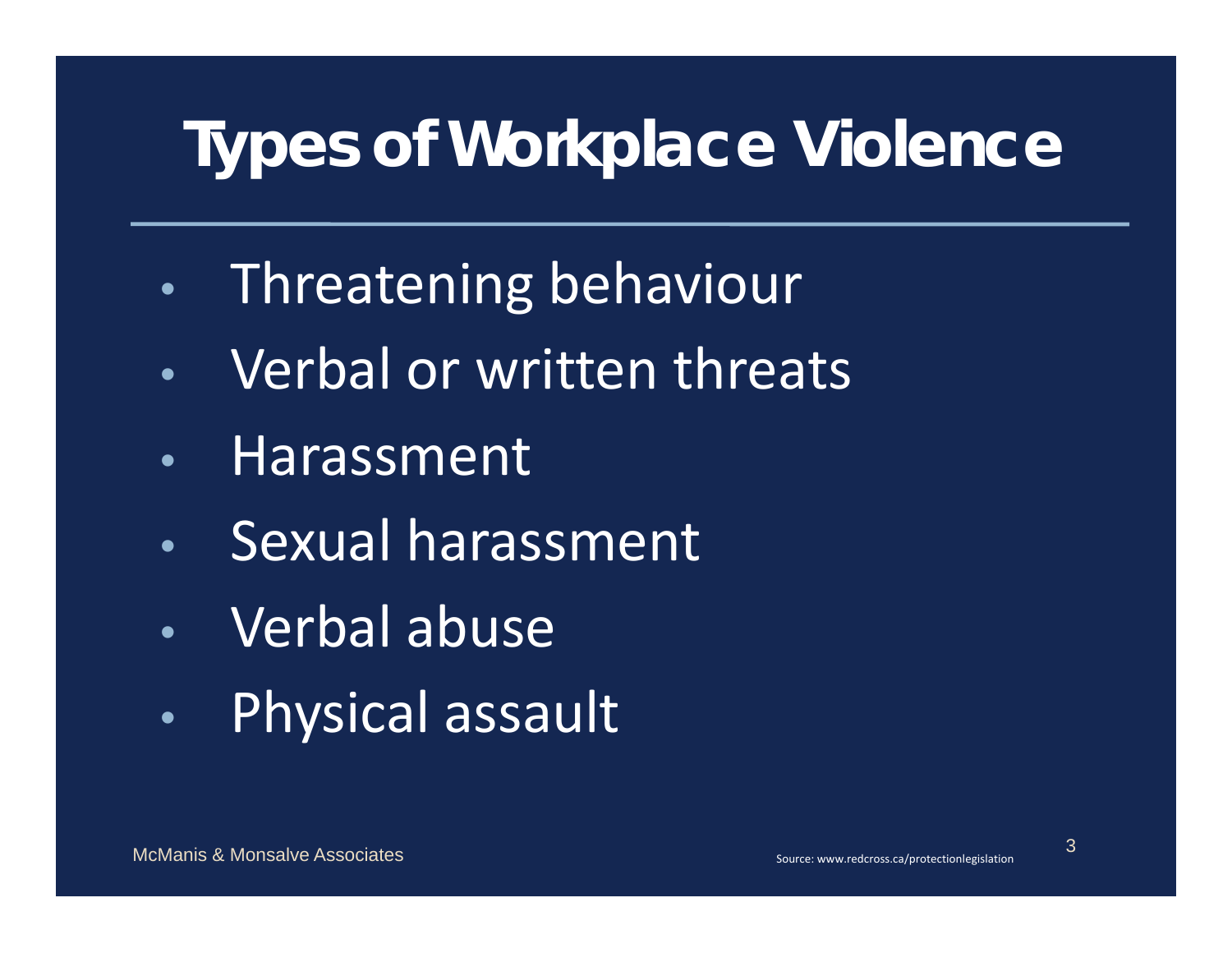### **Recent Headlines**

- Toronto Star (Jan. 19, 2015) Ministry of Labour investigating alleged attack on CAMH nurse
- CBC (Jan. 8, 2015) Jian Ghomeshi case: Ex-CBC employee among complainants in new sex assault charges
- Vancouver Sun (Dec. 5, 2014) Most people don't report sexual harassment in workplace: Poll finds Evening Telegram (Oct. 15, 2013) 2 dead in shooting at Villa Nova Plaza in Conception Bay
	- South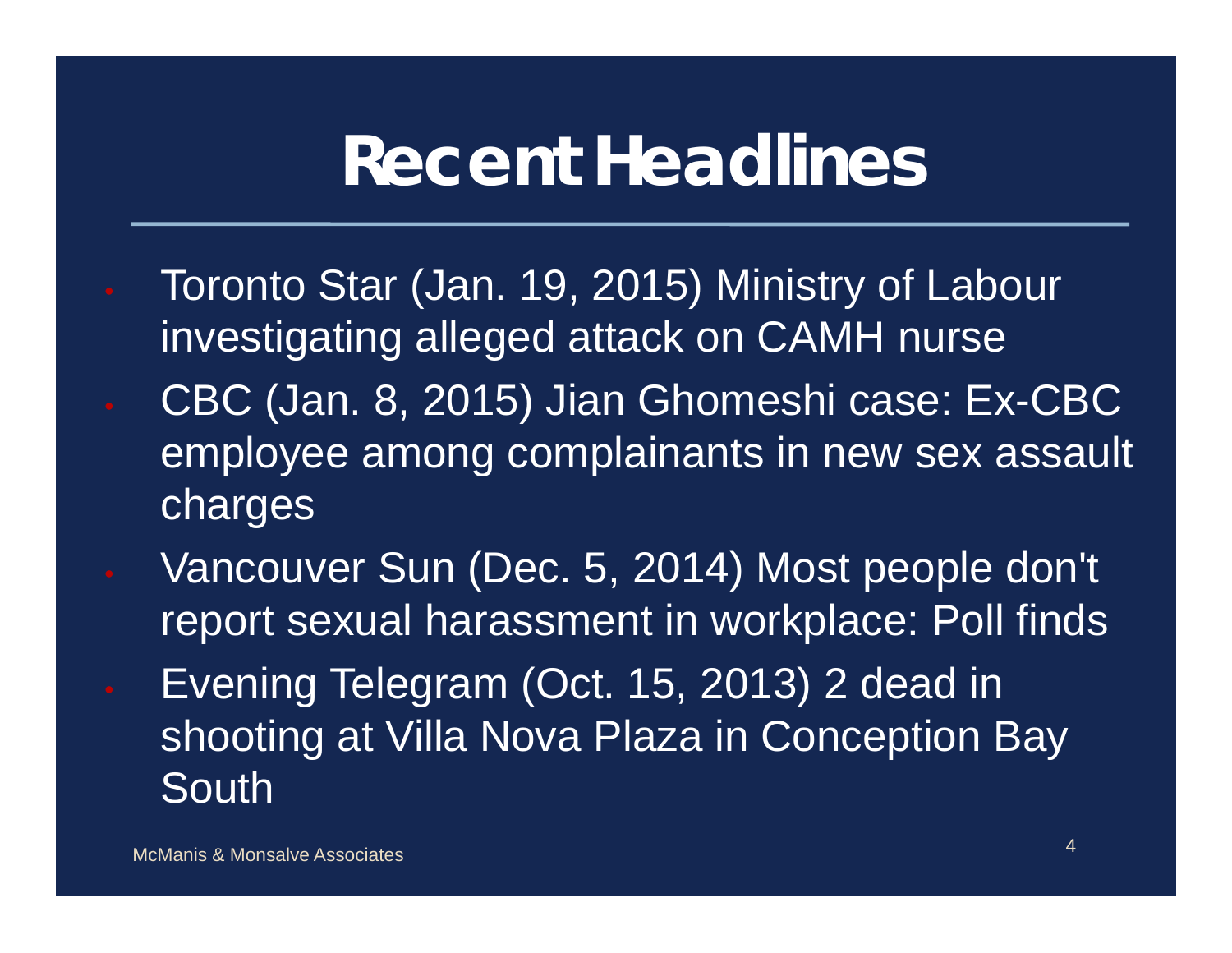### **Situation in Canada**

- Nearly 20% (1 in 5) of all incidents of violent victimization, including physical assault, sexual assault and robbery, occurred in the victim's workplace
- **71% of the workplace violent incidents were classified** as physical assaults.
- Men and women were equally likely to have reported experiencing workplace violence.
- 27% of incidents involving male victims resulted in injuries, compared with 17% of those involving female victims.

McManis & Monsalve Associates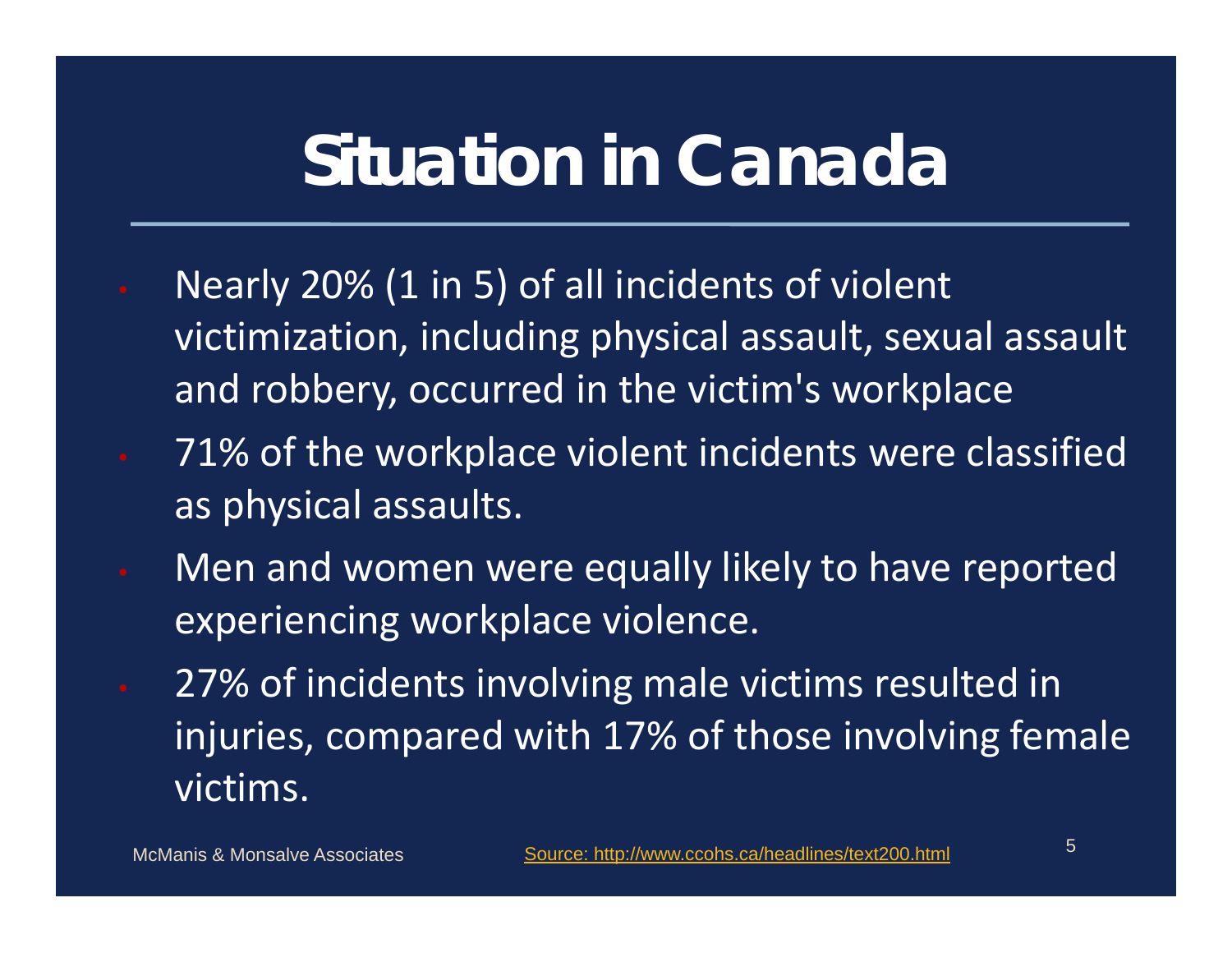# **Legislation & Regulations**

#### **Federal**

- Canada Labor Code Part II
- Criminal Code of Canada Part VIII (Offences against persons)
- Personal Information Protection & Electronic Documents Act (PIPEDA)
- Youth Criminal Justice Act

#### **Provincial**

- Occupational Health & Safety Act / Regulations
- Employer's Liability Act
- Fatal Accidents Act
- Workplace Health, Safety & Compensation Act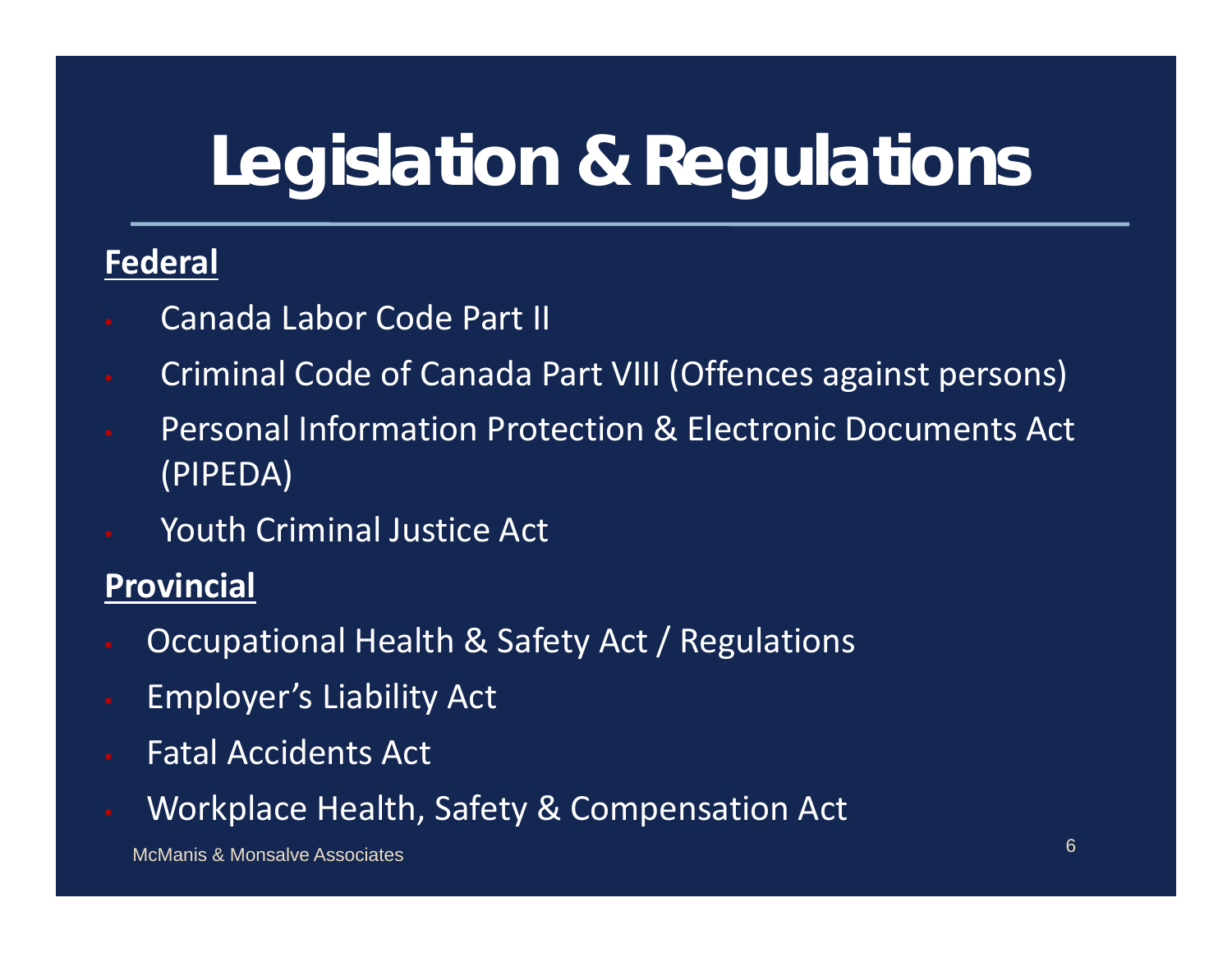# **Roles & Responsibilities**

#### Management

- • CLC Part II Sec. 124
	- Every employer shall ensure that the health and safety at work of every person employed by the employer is protected.
- CLC Part II Sec. 125 outlines specific duties of the employer.

#### Employees

- $\bullet$  CLC Part II Sec. 126
	- Follow prescribed procedures with respect to the health and safety of employees.
	- Comply with all instructions from the employer concerning the health and safety of employees.

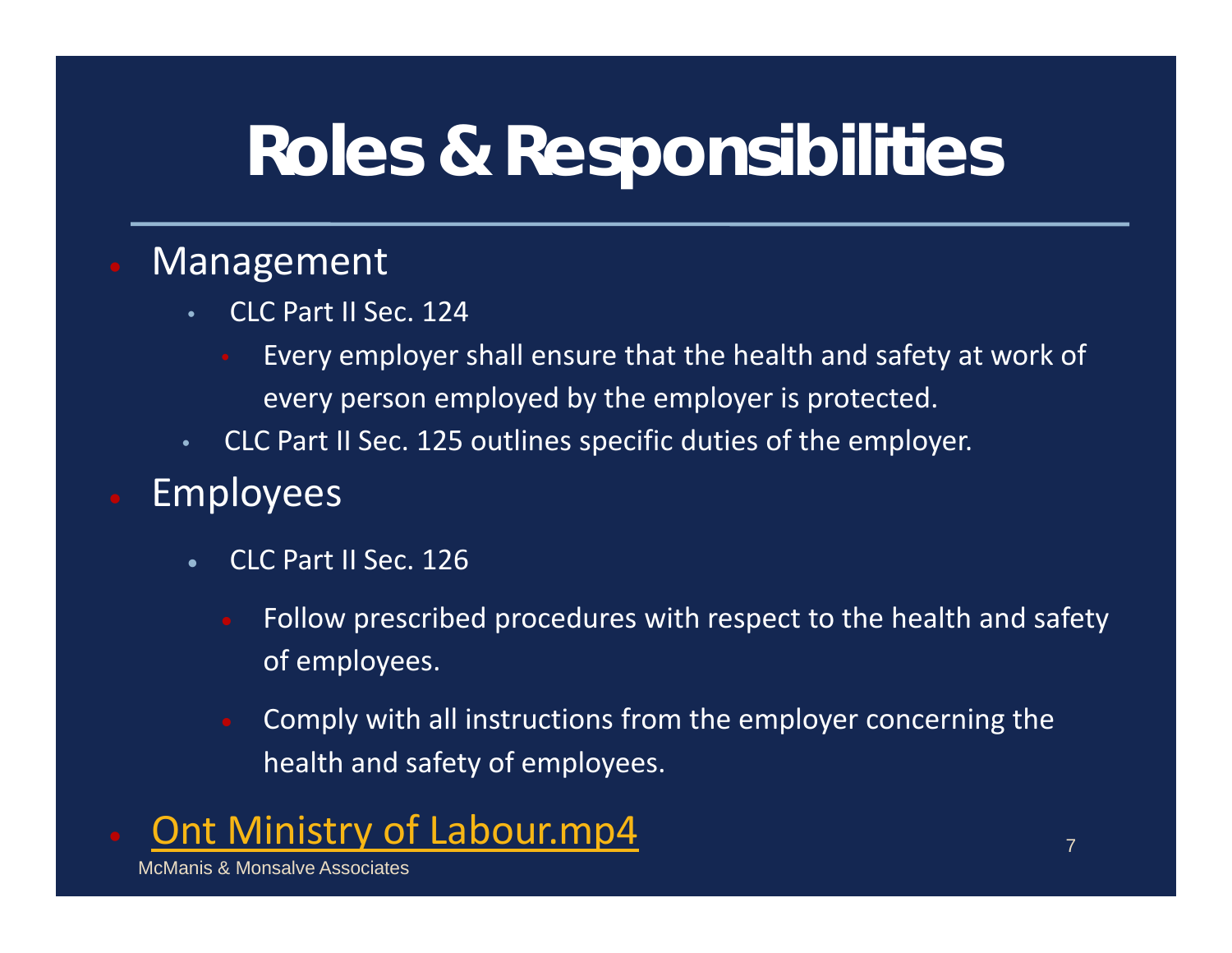## **Behavioural Indicators**

- Changes in behaviour
- Anger problems
- Change in appearance / Personal hygiene
- Personal problems (financial, marital, health)
- Talking about violence
- **Suicide or Homicidal ideation**
- Stalking / Infatuation / Harassment
- Non‐compliance and disciplinary problems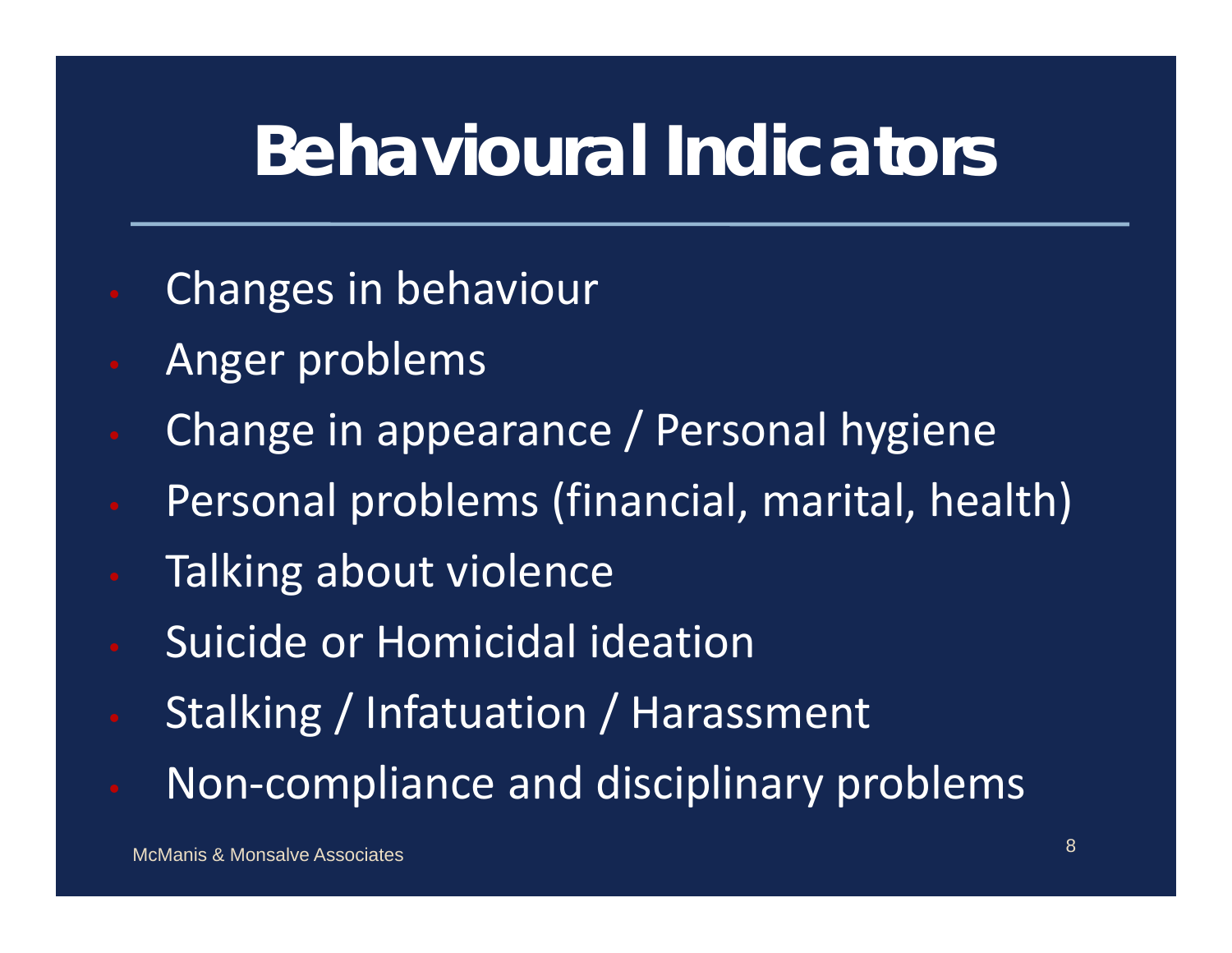## **Behavioural Indicators (Continued)**

- Strange and aberrant behavior (Bully‐like)
- Paranoia
- Violence and cruelty
- Acting out / Inappropriate responses
- Police contact
- **Mental health history related to being** dangerous
- Expressionless face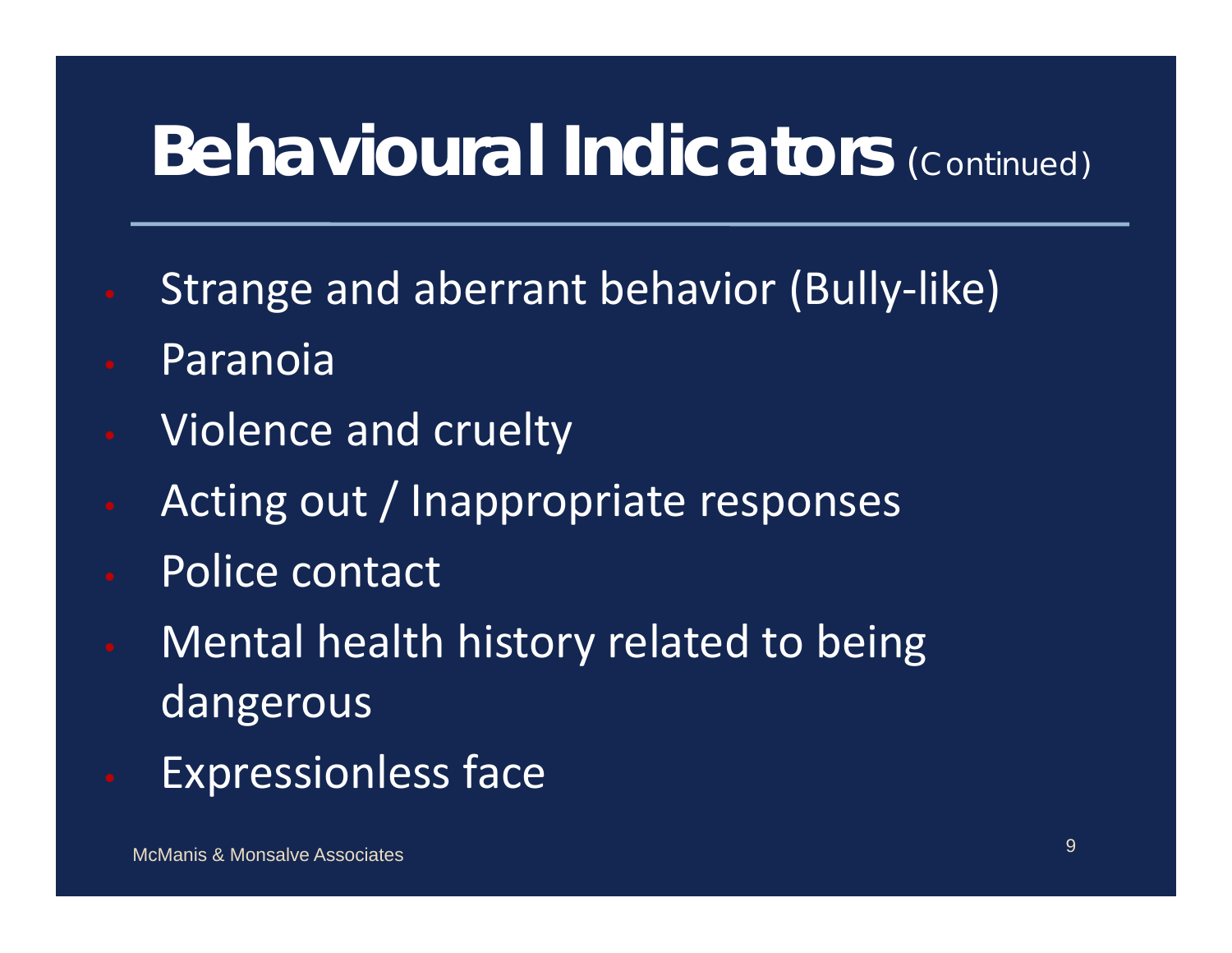## **Behavioural Indicators (Continued)**

- Unusual interest in police/military/terrorism activities and materials
- Use of alcohol/drugs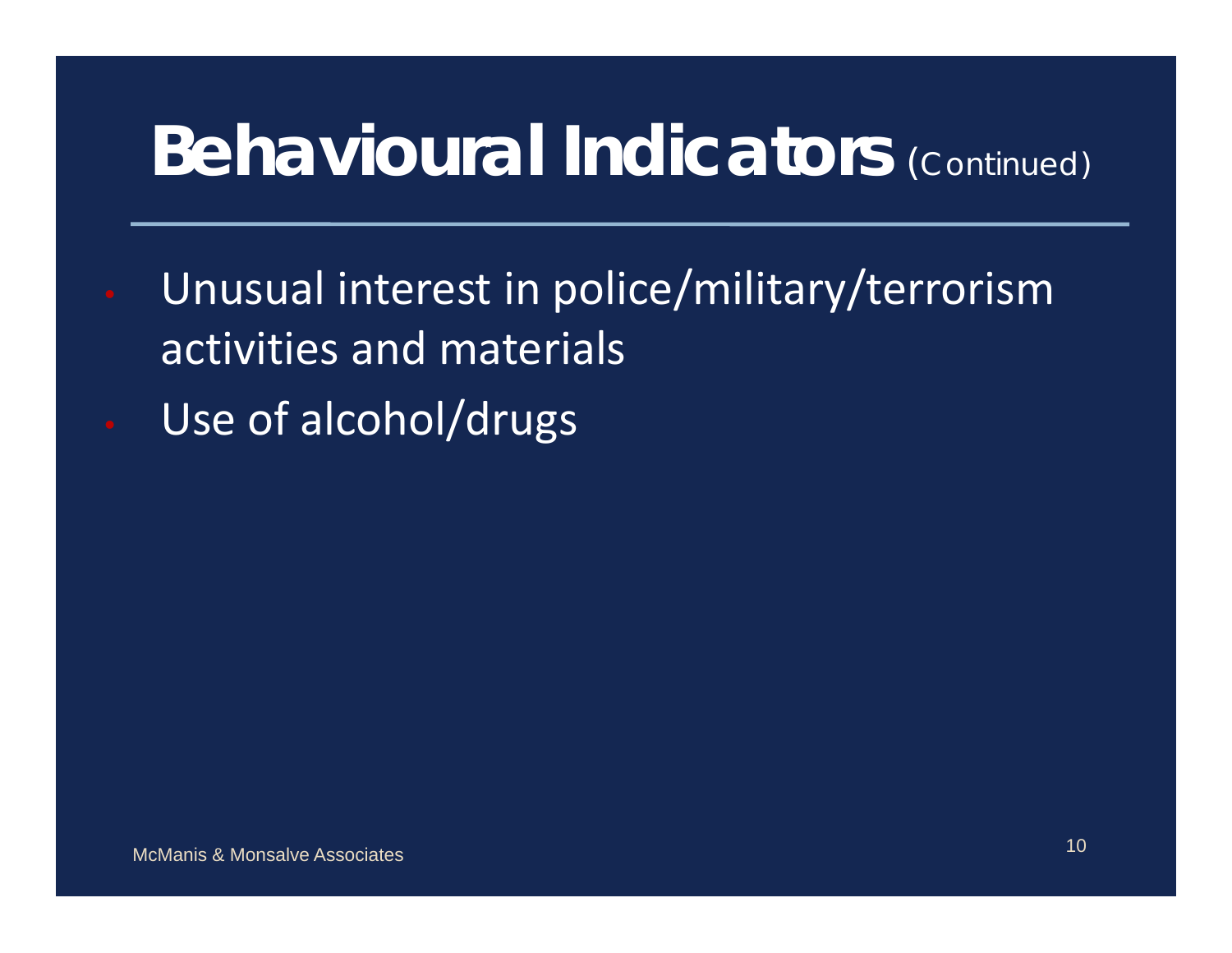#### **How Do I Determine If My Workplace Is At Risk ?**

- On‐going or chronic labor/management issues
- Frequent grievances or unfair labor claims against the company
- Unusually high number of frivolous claims for work‐related injuries
- Employees routinely working excessive overtime
- Excessive demands placed on employees
- Large number of overstressed employees
- A very rigid or overbearing management style
- Employees who feel they are not treated with dignity or respect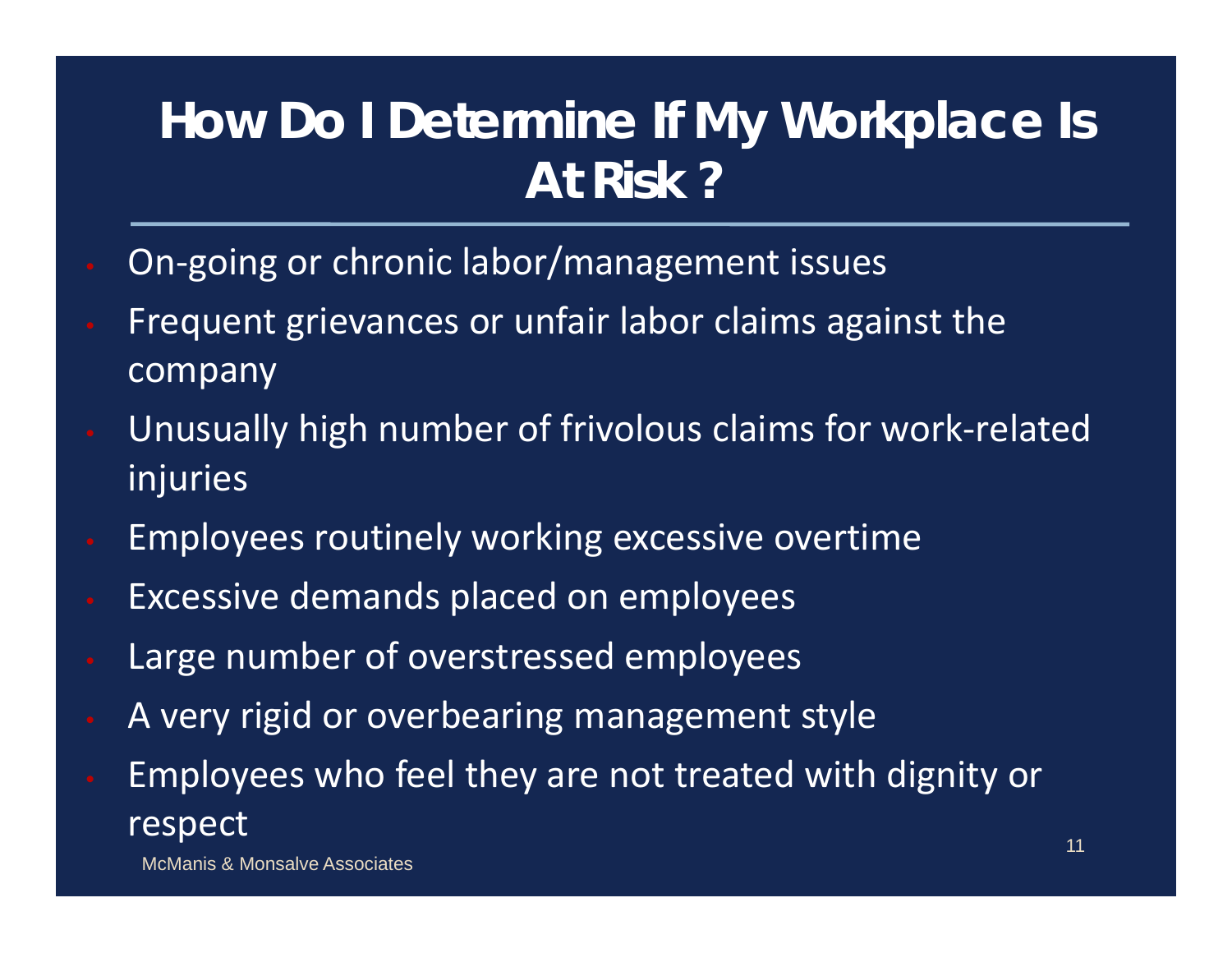#### **Are My Employees More Susceptible Because of the Work They Do?**

- **Contact with the public**
- Exchange of money (with the public)
- Delivery of passengers, goods or services
- Having <sup>a</sup> mobile workplace such as taxicab or police cruiser
- Working with unstable or volatile persons in healthcare, social service, or criminal justice settings
- Working alone or in small numbers
- Working late at night or during early morning hours
- Working in high‐crime areas
- Guarding valuable property or possessions
- Working in community based settings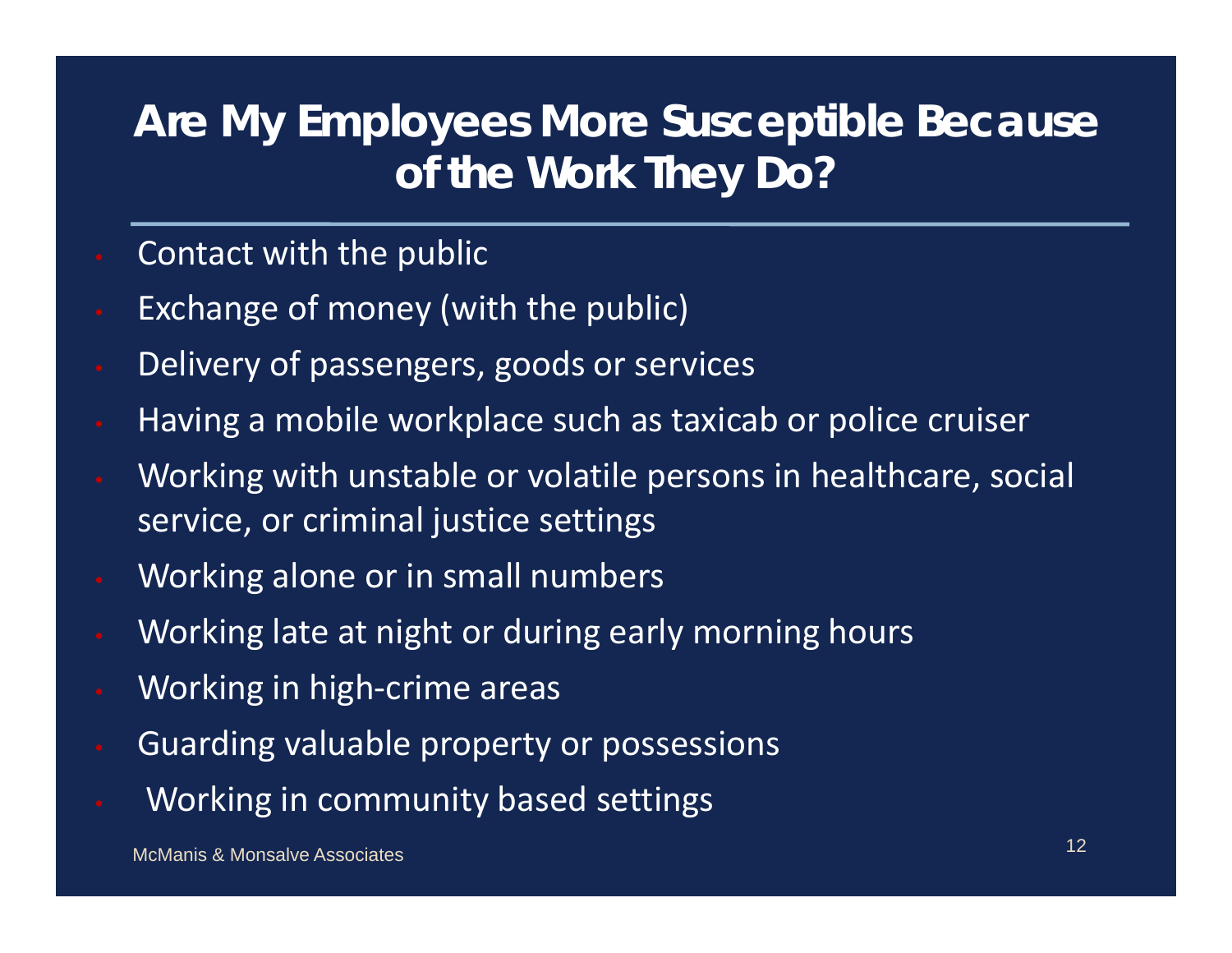## **Prevention Tips**

- Assess your work environment.
	- Pay attention to the warning signs
- **Promote respect**
- **Eliminate potential weapons**
- **Know your violence response procedures**
- Use a team approach
- **Educate personnel**
- Background Checks
- Trust your instincts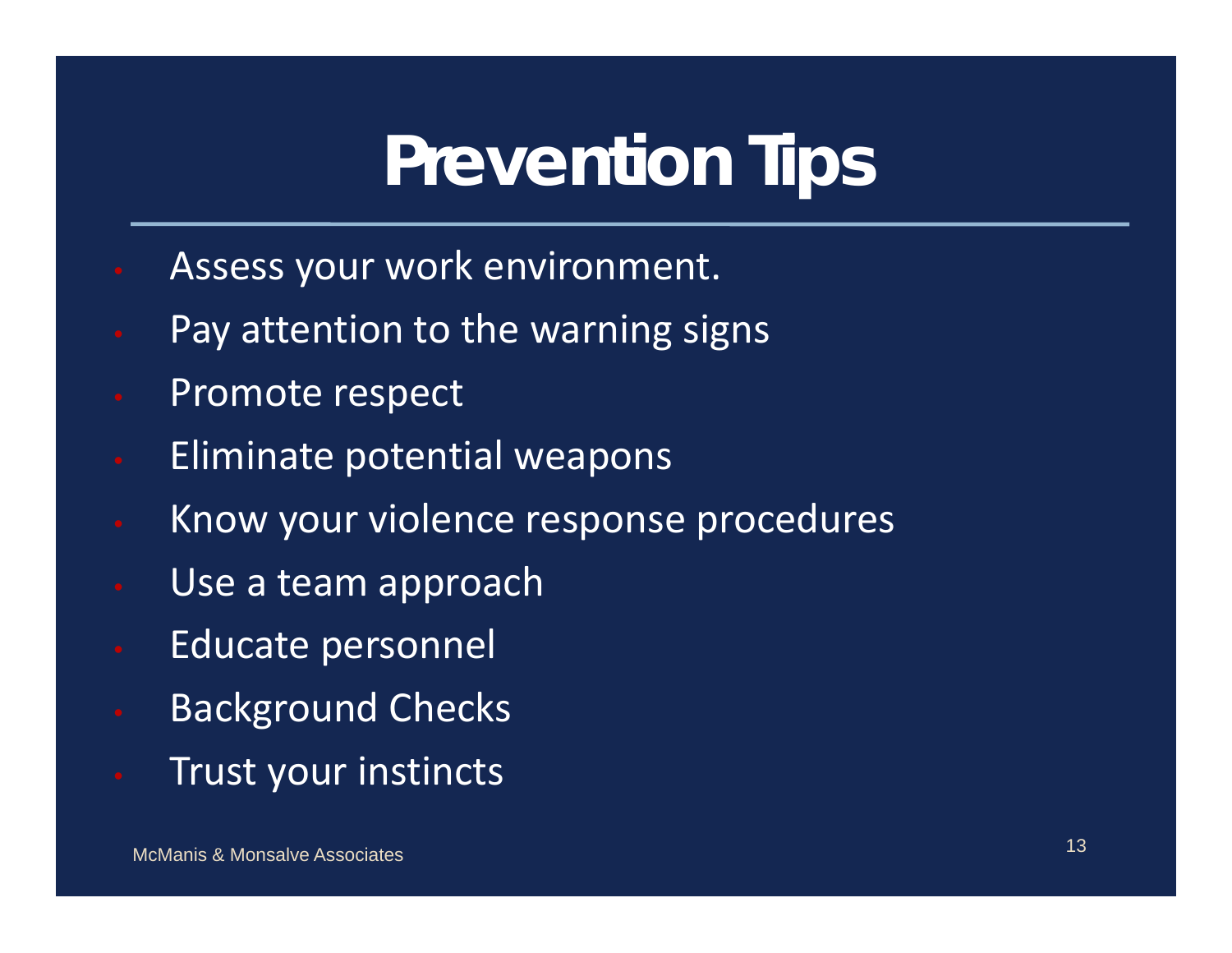### **Prevention Tips (Continued)**

- Review environmental and administrative controls
- Local crime rate records and statistics
- Establish and evaluate violence‐prevention programs
- Prescreen job applicants by conducting background checks
- Establish procedures for disciplining and firing employees
- Mandate workplace violence staff education and training
- Report workplace violence
- Educate supervisors that all suspicious behavior and reports of workplace violence be **taken seriously** and **thoroughly investigated.**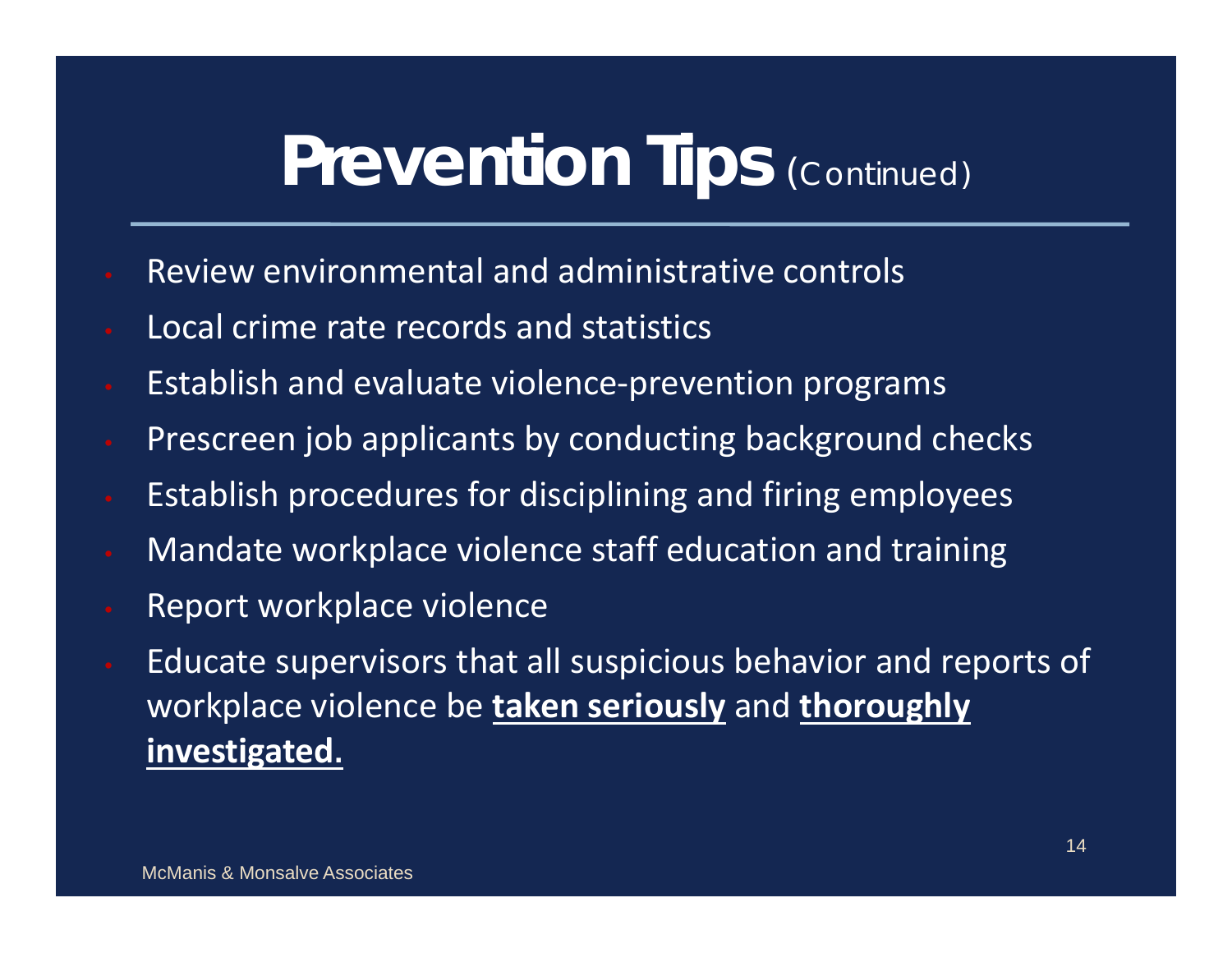#### **Developing a Workplace Violence Prevention Program**

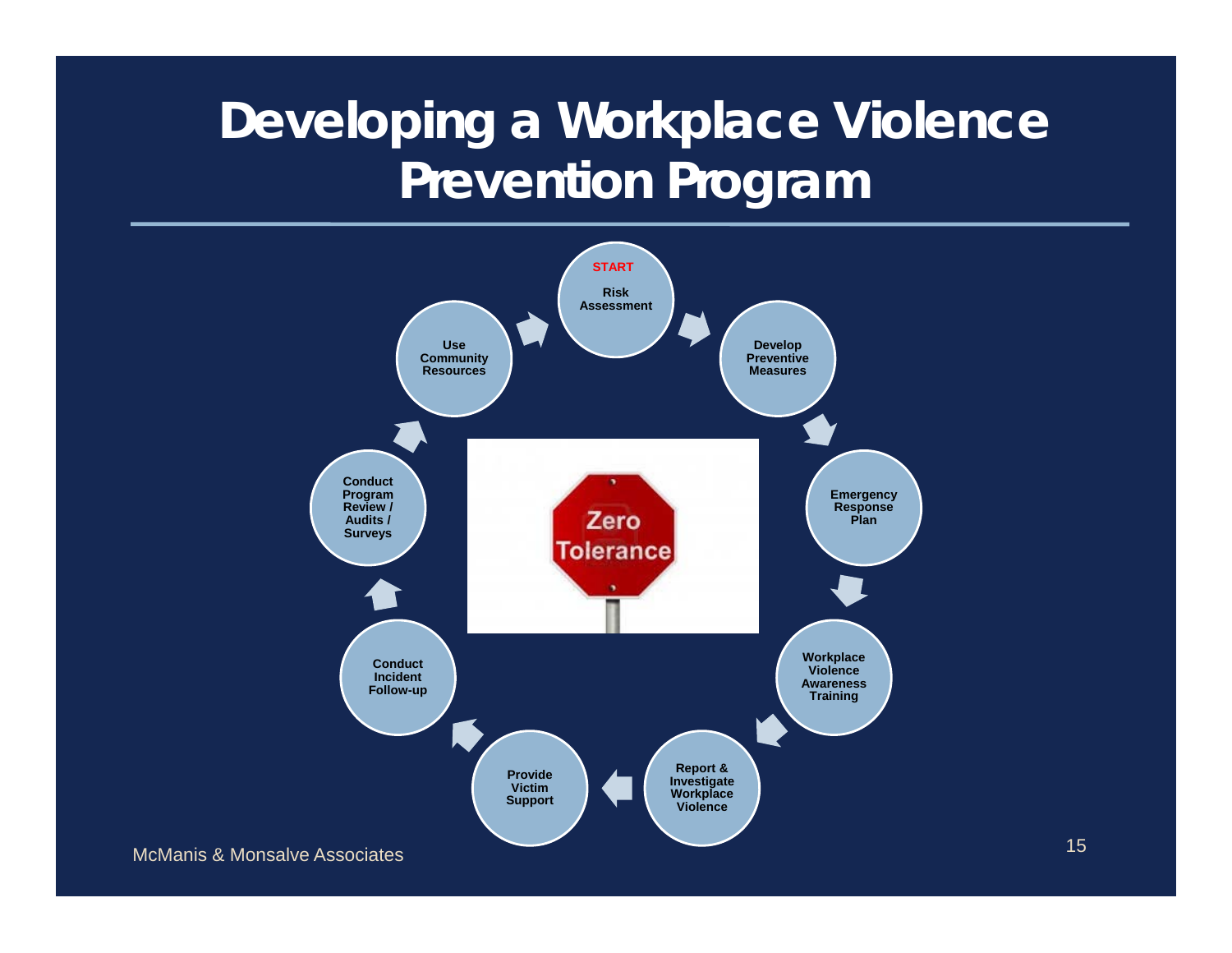#### **Framework for Workplace Violence Prevention**

| System /<br><b>Province</b><br>Workplace<br><b>Violence</b><br>Laws &<br><b>Systems</b><br><b>Safety</b>                                                                                                                                                                                                                                                                                   |  | Agency /<br><b>Facility</b><br><b>Customers/</b><br><b>Patients</b><br><b>Human</b><br><b>Resource</b><br><b>Policies</b><br><b>Safety</b><br><b>Resources</b><br>& Plans |  | <b>Work Envir. /</b><br><b>Security</b><br>Training /<br><b>Experience</b><br><b>Safety Climate</b><br><b>Management</b><br><b>Style / Work</b><br><b>Organization</b> |  | <b>Offenders</b><br><b>Patients /</b><br><b>Visitors / Co-</b><br><b>workers</b><br><b>Spouses /</b><br><b>Ex-spouses</b><br><b>Criminals</b> |  | <b>Injury</b><br>Lost<br><b>Work</b><br><b>Time</b> |
|--------------------------------------------------------------------------------------------------------------------------------------------------------------------------------------------------------------------------------------------------------------------------------------------------------------------------------------------------------------------------------------------|--|---------------------------------------------------------------------------------------------------------------------------------------------------------------------------|--|------------------------------------------------------------------------------------------------------------------------------------------------------------------------|--|-----------------------------------------------------------------------------------------------------------------------------------------------|--|-----------------------------------------------------|
|                                                                                                                                                                                                                                                                                                                                                                                            |  |                                                                                                                                                                           |  |                                                                                                                                                                        |  |                                                                                                                                               |  |                                                     |
| <b>Management Commitment / Employee Involvement &amp; Commitment</b><br><b>Occupational, Health &amp; Safety Committee</b><br><b>Positive Safety Culture</b>                                                                                                                                                                                                                               |  |                                                                                                                                                                           |  |                                                                                                                                                                        |  |                                                                                                                                               |  |                                                     |
| <b>Hazard / Risk Controls</b><br><b>Hazard/Risk Assessment (on-going)</b><br>(Linked to Threat, Risk & Vulnerability Assessment)<br><b>Surveillance / Benchmarking / Metrics</b><br><b>Policies &amp; Preparedness</b><br><b>Employee Surveys / Incidents involving</b><br><b>Proper Investigation &amp; Post Event Support</b><br><b>Police</b><br><b>Criminal Prosecution (if req'd)</b> |  |                                                                                                                                                                           |  |                                                                                                                                                                        |  |                                                                                                                                               |  |                                                     |
| <b>McManis &amp; Monsalve Associates</b><br>16                                                                                                                                                                                                                                                                                                                                             |  |                                                                                                                                                                           |  |                                                                                                                                                                        |  |                                                                                                                                               |  |                                                     |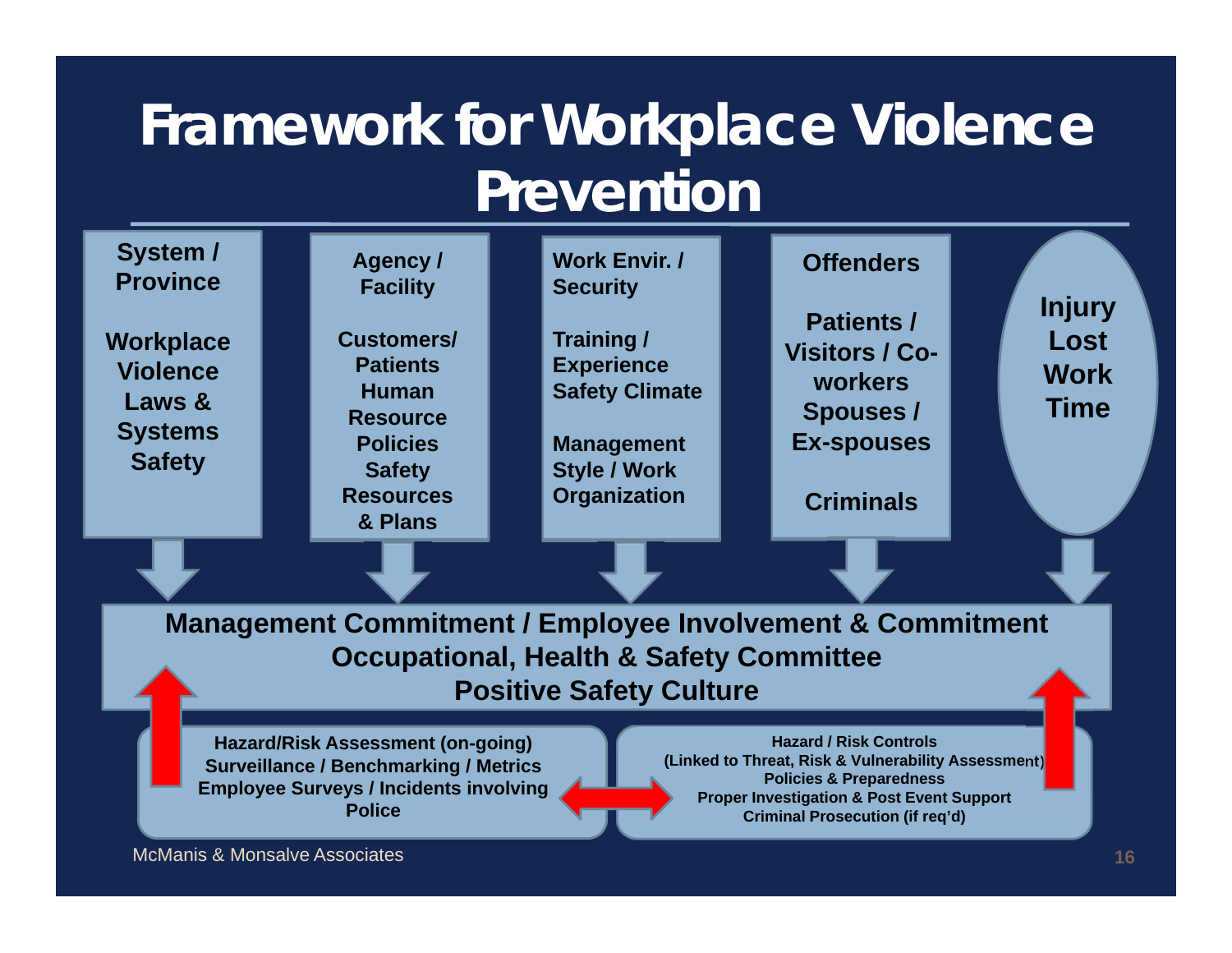#### **Resources**

- Canadian Centre for Occupational Health & Safety http://www.ccohs.ca
- Canadian Red Cross: www.redcross.ca
- Workplace Safety & Prevention Services: http://www.wsps.ca/Home.aspx
- **Service Newfoundland** http://www.servicenl.gov.nl.ca/ohs/alerts/workplace\_violence prevention.pdf
- NL Public Service Secretariat http://www.exec.gov.nl.ca/exec/hrs/employee health and saf ety/vp\_resource\_guide.pdf